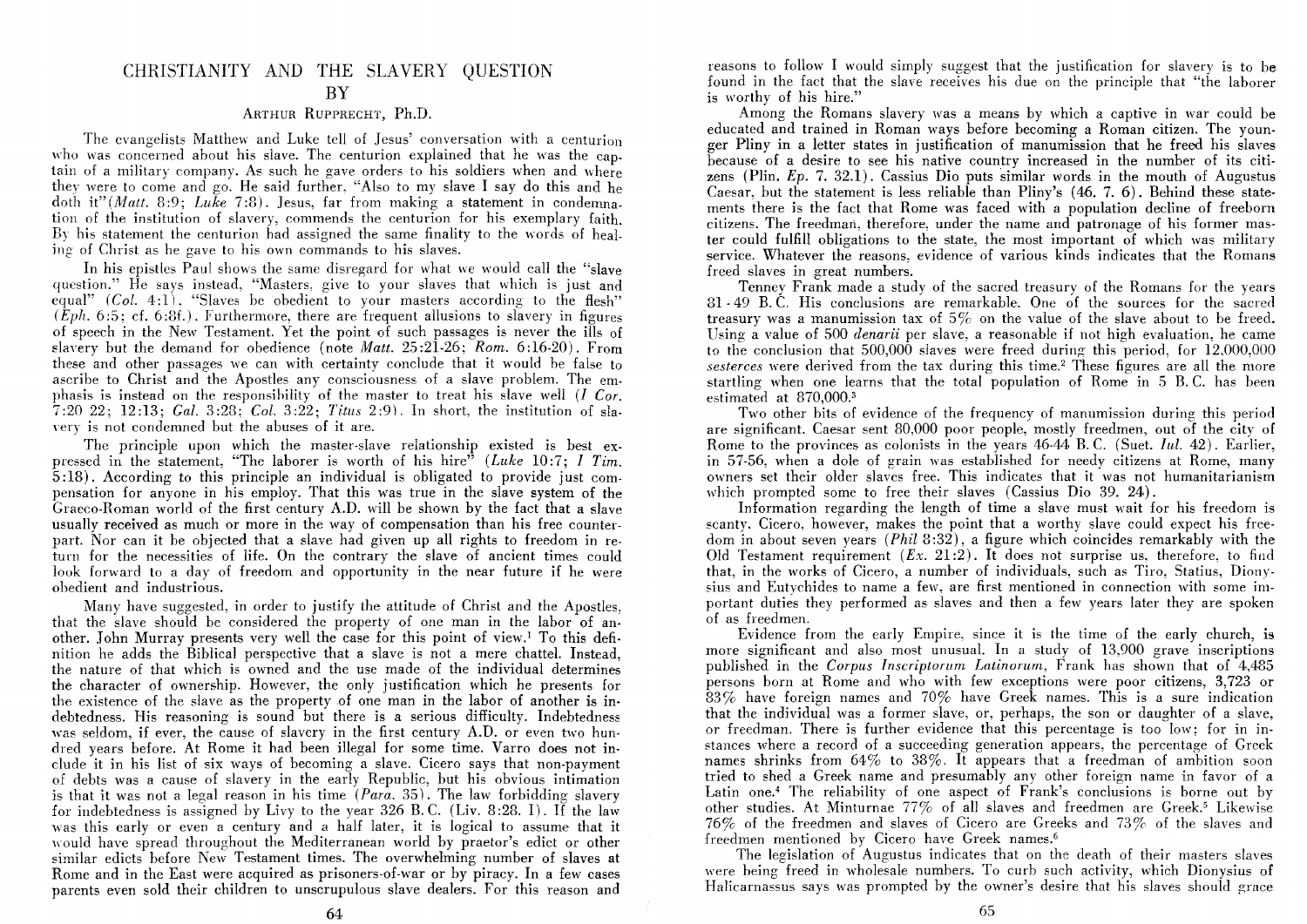his funeral wearing the cap of freedom (4.24), the *lex Fufia Canina* was passed in 2 B.C. The law stipulated that on their death owners could free a portion of their slaves on a sliding scale. If one owned two to ten slaves, one-half could be freed. If 10-30, one-third could be freed. If 30-100, one-fourth could be freed. If a master owned 100-500, only one-fifth could be freed *(Gai. 1. 42f.)*. In all, the evidence sunports the contention that slaves in ancient Rome were freed in very great numbers.

When a master freed his slave, he frequently established his freedman in a business and by providing capital he became a shareholder in it. Usually the slave had learned his skill as an apprentice. Then by extra labor he saved enough to buy his freedom or it was granted gratuitously by his master.<sup>7</sup> Many examples of the prosperity of former slaves can be given.

Because it was a prosperous new community during the late Republic and early Empire, freedmen flocked to Ostia, the seaport of Rome. Even a large proportion of the magistrates of the city were freedmen.<sup>8</sup> Many became knights which meant that they possessed property valued at more than 50,000 sesterces.<sup>9</sup> They amassed their wealth as grain dealers *(ClL* 14. 309, 4140, 4142, 4620·22), carpen· ters  $(314, 4642)$ , wine merchants  $(318)$ , furniture makers  $(296, 297, 299, 330,$ 407, 418, 4565, 4668) and surveyors (4452). Two other prosperous freedmen at Ostia were a silversmith *(ClL* 14. 405) and a miller (393).

At Rome the situation was the same. There was a street of shops, the Sacra Via, which specialized in jewelry. All the owners of the shops who can be identified were freedmen. There were seven pearl merchants (CIL 6. 9545-49), two jewelers (9434£.), two goldsmiths (9207), one engraver (9221) and one maker of silverplate (37824). An inscription found at Rome illustrates the practice of the time. The patron of M. Canuleius Zosimus set up a merorial plaque to his freedman when he died at 28 years of age. He said of him, "he excelled in carving Clodian ware"  $(CHL 6, 9222)$ . We also learn of two firms of bricklayers at Rome. These were headed by Cn. Domitius Trophimus and C. Calpetanus Favor, both of whom were freedmen with slaves working under them. One of the slaves, Hermes, was later freed by his master and beeame C. Calpetanus Hermes *(ClL* 15. 319, 904, 1112.14).

The Jews at Rome were an interesting group. Many thousands of them eame to the city as slaves in the periods of the late Republic and early Empire. Leon,<sup>10</sup> in his study of catacomb inscriptions, discovered that there is not a single mention of a slave among them. This confirms the statement of Philo that many Jews came to Rome as slaves but were soon set free (legatio 23.155). Moreover, many Jews took lofty Roman names for themselves and, except for the fact that they were buried in the Jewish catacombs, would never have been recognized as Jews.

All of this evidence suggests that the Roman slave, far from living in perpetual servitude, could look forward to a day of opportunity. It became the common practice of the Romans to free their slaves and then establish them in a trade or profession. Many times the former slave became wealthier than his patron.

During the early Empire both slaves and freedmen enjoyed a new status. Great power was then concentrated in the person of the emperor. His great interest in the city of Rome and the administration of the provinces resulted in the appearance of a new class of slaves and freedmen who assisted him in the affairs of state. They were the Imperial Slaves and Freedmen of Caesar, sometimes called the Freedmen of Augustus. They included such imperial slaves as Helicon, a slave of Tiberius and Gaius. He was accused by the Jews of persecution while an administrator in Alexandria, (Philo *de legatione ad Gaium* 172). Cleander, a freedman of Commodus, enrolled freedmen in the Senate, sold appointments in the provinces and made 25 men consults in one year. *(Script. Hist. Aug., Commodus* 6. 2, 9-13). Freedmen of the emperors enjoyed exceptional favor. Licinius was appointed procurator of Gaul (Suet. *Aug.* 6. 7; Cassius Dio 54. 27. 7). An unnamed freedman became prefect of Egypt (Ibid. 58. 19. 6). Under Claudius, Felix, a brother of the powerful freedman, Pallas, was made procurator of Judea, was given command over the troops there and married Drusilla, the daughter of King Herod Agrippa I (Suet. *Glaud.* 28. 1).

While an individual was a slave, he was in most respects equal to his free born counterpart and in some respects he had an advantage. By the first century A.D. the slave had most of the legal rights which were granted to the free man. Sepulchral inscriptions of the first and second centuries indicate the prosperity and family solidarity of the imperial slave. Many had a considerable amount of money at their disposal and had rights to wife and family.ll In A.D. 20 a decree of the Senate specified that slave criminals were to be tried in the same way as free criminals (Just. *Dig* 48.2. 12. 3). We learn of one Roman, Pliny the Younger, who treated the wills of his slaves as valid on the grounds that the master's house was the substitute for the state  $(E_p, 8, 16, 2; 8, 24, 5)$ . In A.D. 61 the family of a slave owner attempted to use an old perogative--the execution of all the slaves of the master who had been killed by one of them. When the family of Pendanius Secundus ordered that all of the slaves were to be put to death, so great a riot broke out when the report reached Rome that troops had to he called in to quell it and the slaves were not killed (tac. *Ann.* 14. 42. 45). There is also the interesting incident that took place during the reign of Hadrian. The emperor was attacked by an insane slave with a sword, but instead of being put to death, the slave was turned over to the care of a physician *(Script. Hist. Aug., Hadrian* 12. 5).

The living conditions of many slaves were better than those of free men who often slept in the streets of the city or lived in very cheap rooms. There is considerable evidence to suggest that the slave lived within the confines of his master's house. They usually lived on the top floor of their owner's city house or country villa (Cic. *Phil.* 2. 67; Colum. *Rust.* 1. 63). In Pliny's Laurentian Villa the quarters for the slaves and freedmen were in a separate section of the house, but were considered attractive enough to be used for the entertainment of overnight guests (Plin. *Ep.* 2. 17. 22). In another place Pliny adds that the *ergastulum,* a building more like a prison than a house, into which slaves were put at night in his father's time and earlier, ceased to be used in his area of the Po River Valley (Plin, *Nat. Hist.*  18. 7. 4; Plin. *Ep.* 3. 19. 7). At Pompeii in one villa, the Casa del Menandro, separate quarters for slaves were provided on one side of the building. These rooms were on the second floor, included a kitchen and latrine and were connected to the rest of the house by a long corridor.12

The slave was not inferior to a free man of similar skills in regard to the acquisition of food and clothing. That most slaves at Rome were as well dressed as free men is indicated to us in an unusual way. Seneca states that legislation was introduced into the Senate that slaves should be required to wear a type of clothing that would distinguish them from free men. The legislation failed because there was fear that the slaves would then know how large and powerful a group they were (Sen. *de Clementia* 1. 24. 1).

It is to be presumed that a slave ate as well as the poor free man though we have no direct evidence on the subject. At least, it is hard to believe that a master who provided well for his slaves in other ways would not feed him well. The following information will make it obvious that the free laborer was inadequately paid for his services. The average free laborer at Rome and in the provinces could expect to earn about one *denarius* a day. This was the pay of the workers in the vineyard of Jesus' parable *(Matt.* 20. 2). Julius Caesar's troops received 225 *denarii*  $\alpha$  year plus fringe benefits of food and booty<sup>13</sup> and many men were quick to enroll in his legions. One of Caesar's scribes received one *denarius* per day (Dessau 6087. 62). Augustus raised the pay by giving a bonus of 3,000 *denarii* for 20 years of